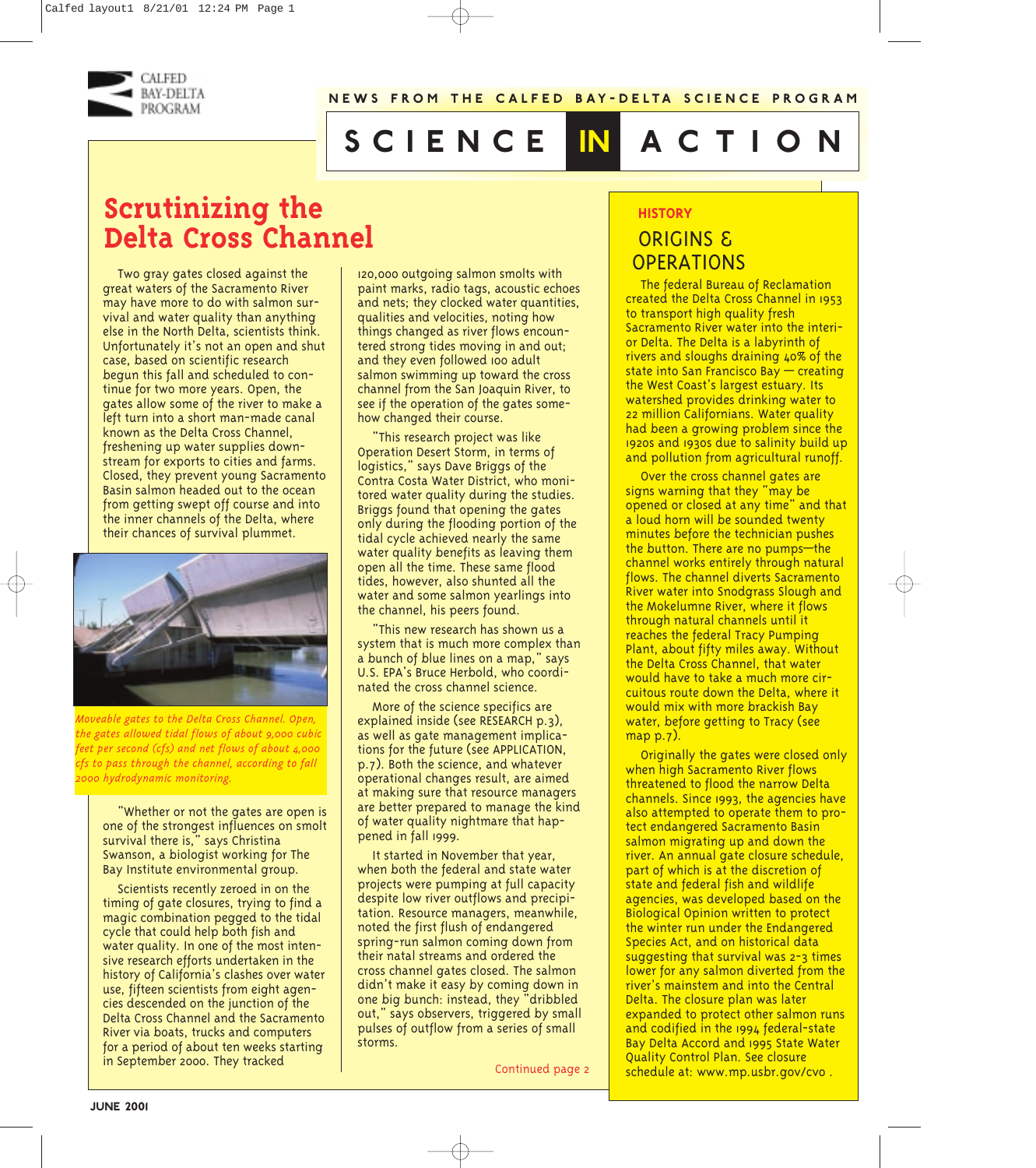

## **Scrutinizing the Delta Cross Channel**

With the gates closed, the water quality at the export pumps in the South Delta steadily worsened, nearing maximum allowable standards for salinity as little or no "fresh" Sacramento River water made it through the cross channel and down to South Delta intakes. Then December's always energetic tides kicked in, exacerbating salt water intrusion.

In a classic water wars clash, demands to open the gates amplified, as water and resource managers faced off and pounded the table. The fish managers held firm and the gates stayed closed. On December 20, the water arriving at the Contra Costa Water District's Rock Slough intake exceeded the state's 250 milligrams per liter standard for chloride.

"Closing the gates trashed water quality and exporters screamed like stuck pigs," says Swanson.

To prevent this from happening again, all parties agreed, as one of hundreds of action items spelled out in the CALFED Record of Decision signed in August 2000, to study the pros and cons of various Delta Cross Channel gate closure scenarios for three years. (CALFED is an interagency and stakeholder effort launched in 1995 to balance the water needs of fish, cities, farms and the environment.) Mere months after the signing, researchers were out on the water doing the first studies, an amazing turnaround time for both science and bureaucracy.

"We had the right people in the right place at the right time," says Kim Taylor of the CALFED Science Program. She says the Bay-Delta's Interagency Ecological Program had already invested enough research dollars in how to measure flows that by fall 2000 scientists were ready to do side-byside studies on fish using, for the first time in this region, hydro-acoustic techniques perfected in Colorado and the Northwest. "We were able to combine their expertise with our flows capabilities and CALFED's money to tackle the problem," she says.

A core team of scientists developed eight hypotheses about how fish and flows and water quality interact in and around the cross channel, and then set out to test their hypotheses (see p.3). "They thoroughly followed the scientific method," says Steve

Macaulay of the State Department of Water Resources, one of the agencies pounding on the table back in 1999. "The fact that we got some very good information in terms of results, that half a dozen agencies were able to marshal gear, staff, and money to make this happen overnight, is really exciting. I've never seen a more pumped up group of biologists. It shows a big change in individual and institutional attitudes."

Attitudes were very different in the heat of the water wars in the 1980s, says Macaulay, when a drought and a winter-run salmon population that dropped to a few hundred pitted endangered species against water supply in a war for California's scarce water like never before. "It was like the Cold War back then," says Macaulay. "Everyone was competing, with agency biologists working for one side or the other, for different masters or purposes. It was just like the Russians and the Americans, with 'our German scientists are better than yours.'

In those days, he says, there was a lot of friction between those managing water and those managing fish, particularly at the staff level. The beginnings of a truce came with the 1994 Bay-Delta Accord, when the first who-gets-what-water bargains were struck, and grew as the Central Valley Project Improvement Act and CALFED forced long-competing agencies and stakeholders into years of meetings over water allocations, until old enemies were pulling out pictures of their kids during coffee breaks, says Macaulay. By the time the cross channel research came along, everyone was primed to collaborate, and had the technical know-how to find out what was really going on in the water, versus projecting it from computers and labs.

Indeed everyone's pet peeves and pet solutions to our water problems seem to have fallen away in the face of this major reality check. "Nobody engaged in these studies is giving the 'mini-peripheral canal' speech in the background," says Tim Quinn of Southern California's Metropolitan Water District, referring to the hot button association of the cross channel and other proposed canals with



*Sacramento River bend, with Delta Cross Channel (at left) flowing into Snodgrass Slough and down toward the Mokelumne River.*

the unpopular 'peripheral canal' proposed to solve Delta water quality problems back in the 1980s. "It's notable that the scientists are being scientists, approaching this on an absolutely objective basis."

Working on the cross channel stuff also gave scientists an unprecedented taste of teamwork. "This is the first study I've seen in over three decades that had this magnitude of multidisciplinary expertise all in one place at one time. There was tremendous coordination between studies," says Dave Vogel of Natural Resource Scientists Inc., one of the participating biologists.

The coordination not only paid off in brainwork but also at the bank. Using CALFED's connections, the cross channel scientists were able to piggy-back their work on boats and studies already headed out onto the water through the Interagency Ecological Program (IEP). Without the IEP's resources already in place, and the program's willingness to sacrifice some regular monitoring activities to provide vessels and captains, the new research might not have happened, say participants. "If we'd sent a consultant out to do this we'd have spent well over a million dollars, " added CALFED project manager Ron Ott. The studies cost \$400,000.

"CALFED turned a corner here, not just in the North Delta, but across the board," says Tim Quinn, who expressed particular praise for CALFED's science czar. "Sam Luoma has done a great job of creating a world class approach to science. It makes a lot of us much more comfortable with the road we're on."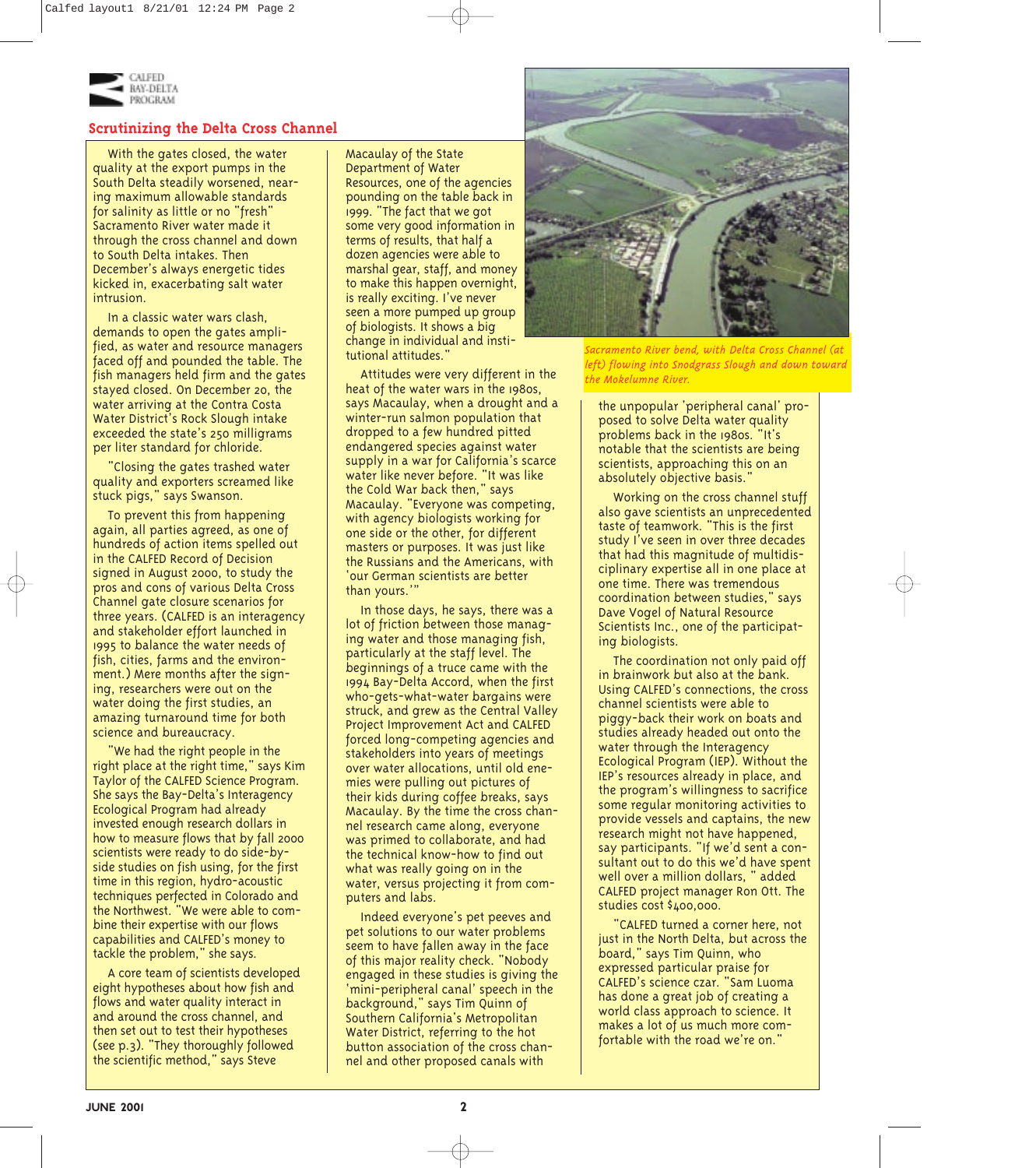## **RESEARCH**

## **Science by Storm**

Scientists running eight hypotheses about Delta Cross Channel impacts on fish, flows and water quality through the ringer this fall came to four basic conclusions: true, false, probably and unclear. Two more years of follow-up studies will help them clarify these findings and suggest ways that CALFED might improve operations of the cross channel gates. In the meantime, the first year's results have given them some good leads about how South Delta water quality changes with gate operations, and where fish in the vicinity of the gates go under various flow, tide and daylight conditions.

### **TIDAL CYCLE CHANGES IN FLOW STRUCTURE**





*The flow structure in the cross channel can change dramatically over the 12 hour tidal cycle. For example, during an ebb tide on the Sacramento River, there is little (or no) flow into the cross channel (top panel). During flood tides, the currents flow into the cross channel from the Sacramento river from both upstream and downstream of the cross channel (bottom panel).*

"True" turned out to be the resounding conclusion regarding the first hypothesis, in which scientists speculated that opening the gates only during the flood tide would achieve approximately the same water quality objectives as leaving them open all the time. Between September and December 2000, engineers opened and closed the gates at different frequencies pegged to the tides while state and federal environmental monitoring programs made hourly recordings of electric conductivity (one of the easiest ways to estimate salinity in estuarine waters). Measurements were made at Jersey Point, where water is susceptible to cross channel effects, and Chipps Island, a "control" location, where gate closures have no effect - see map p.7.

Researcher Dave Briggs of the Contra Costa Water District found that opening the gates for two local flood tides per day did not have any measurable effect on south Delta salinity, because the net flows through the cross channel didn't change much.Opening the gates for only one local flood tide per day did affect local flow, however, and thus may have resulted in a "small" degradation in water quality, although Briggs isn't sure.

"You can't just go out there and flip a gate shut and say 'let's measure the effects everywhere,'" says Briggs. "There's too much inertia in the Delta. Things don't happen that fast. In fact, the Delta is a very tricky place to conduct a hydrodynamic experiment. In ideal science, you fix everything and vary only one parameter. But here in the Delta, you have rains and heat waves, tides and seawater intrusion, a hundred farmers suddenly deciding to irrigate, exporters shutting the pumps on and off. Trying to pick out the effects of a pretty small factor like a 25% gate opening is difficult, if not almost indiscernible."

Briggs concluded that the biggest factor controlling South Delta salinity is not the cross channel gates, but seawater intrusion due to low Delta outflows. The second most significant factor is the spring neap tidal cycle, when tides are bigger and stronger than normal, he says (see Tidal Trivia, p.5).

What was less clear, in terms of true or false results, was the work on the salmon side of the science. The other seven hypotheses all tackled the ques-

## **HYPOTHESES & FINDINGS**

1. Opening the cross channel gates only during the flooding portion of the tidal cycle will achieve approximately the same water quality objectives as the fully open state. **TRUE** 

2. Distribution of adult and juvenile fish within and near the channel is a function of the distribution of their preferred velocities. UNCLEAR, NEEDS WORK

3. The percentage of juveniles entering the Delta Cross Channel is a function of flows into the channel when they are near it. TRUE

4. Outmigrating juveniles move down more during the day than during the night. UNCLEAR

5. Outmigrating juveniles move down more on ebb than flood tides. NOT REALLY MEASURED AS STATED

6. Outmigrating salmon tend to remain near one bank so that at the Delta Cross Channel, fish near the east bank are more likely to enter the Central Delta than fish on the west bank. PROBABLY NOT

7. Tidal operation of the cross channel will attract more adult salmon up the lower forks of the Mokelumne than when fully closed. UNCLEAR

8. Tidal operation of the cross channel will lead to quicker, more successful migration of adults from the Central Delta to the Sacramento than the fully closed condition. PROBABLE, BUT VERY SURPRISING HOW ROUNDABOUT ADULT MIGRATION PATHS CAN BE, IRRESPECTIVE OF ANY GATE EFFECTS.

tion of just how sensitive salmon young and old, up- and downmigrating — would be to the experimental operations of the Delta Cross Channel gates with the tides.

Continued page 4



*Midwater trawling for tagged salmon smolts in the Delta Cross Channel.*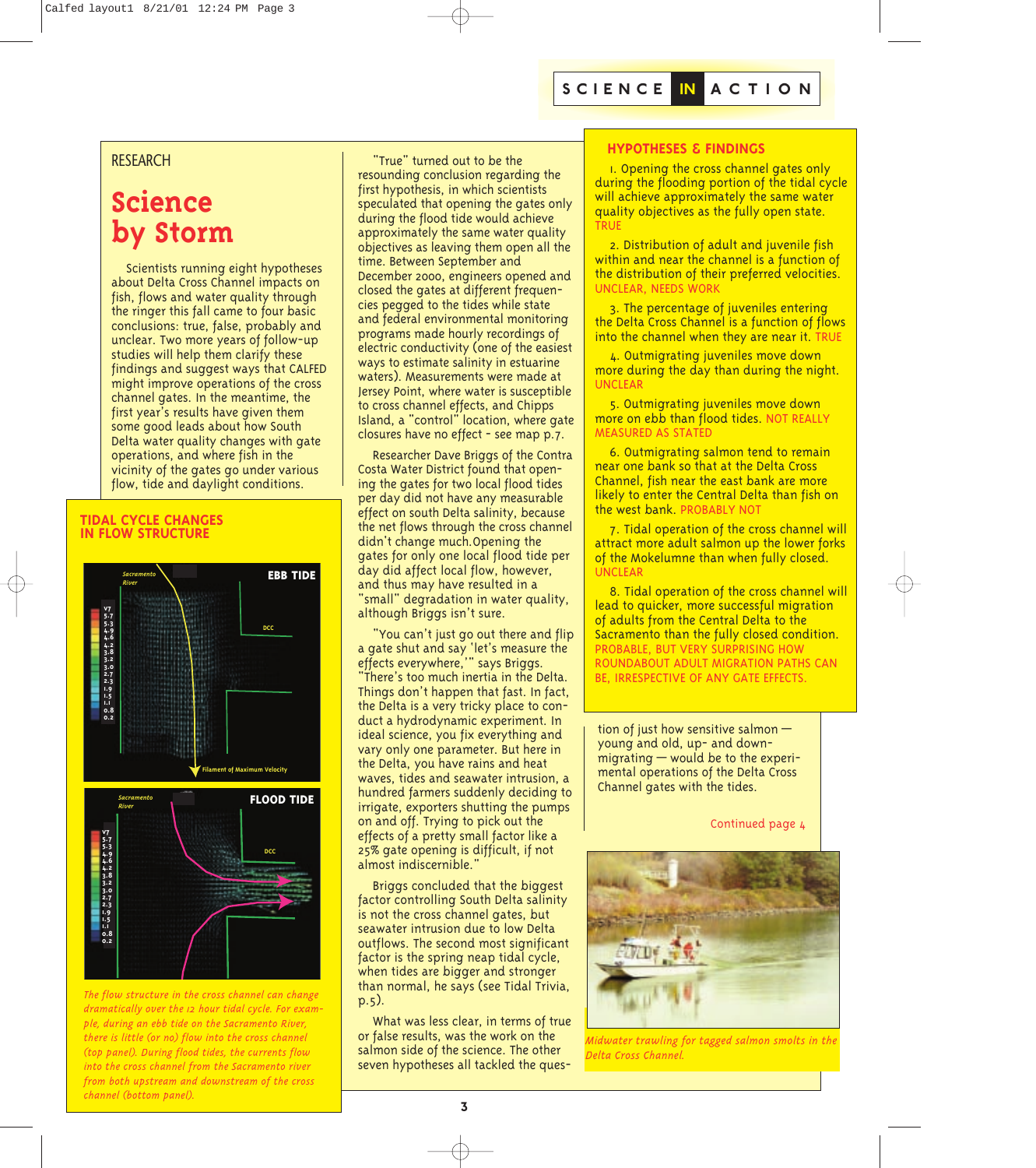

### **Science By Storm**

"There's always been a debate about whether fish go with the flow," says CALFED's Kim Taylor. "Some biologists say they do and others say they go where they want to go because they can swim. We don't really know how much of where they go is driven by flow, versus behavior. In these studies, we had the tools to figure out what this combination might be under specific local flow conditions.'

To see where the water was going while others tracked the fish, the U.S. Geological Survey's Jon Burau placed a series of velocity meters called "dopplers" (or ADCPs) upstream, within, and downstream of the cross channel. He also set drifters – little underwater sailboats  $-$  in the water at the same time and place that biologists were releasing fish, and attached dopplers to the boats being used to catch and track the fish. That way, researchers had good hydrodynamic data for every fish data point.

"We kind of knew where the water went, but only had average flow numbers," says Randy Brown, retired coordinator of the Interagency Ecological

## **OUTLOOK**



## **TRADITIONAL SCIENCE AND NEW TECHNOLOGY**

**SAM LUOMA LEAD SCIENTIST CALFED**

"The Delta Cross Channel research that was done last fall put new technology to work in an interdisciplinary framework. Salmon people have their ideas about how water moves, and water people have their models of how water moves, but this is one of the first times they've gotten their ideas together in a quantitative way, and used both experimental and traditional technologies to test them out.

"They used radio tags and hydroacoustic surveys to track salmon movements, and simultaneously measured real-time flows and tidal movements around the channel in ways that could be translated into pictures and animation. It's only in the last year or two that we've had the ability to move these instruments into place so quickly and to watch water move in three dimensions.

Program, who has overseen fish and flow research for three decades. "Jon gave us more minute-by-minute changes." Indeed Burau played a pivotal role in linking data collection and interpretation across disciplines, say all involved.

Burau was surprised to see that the change in conditions, when the flood tide comes up the river to the junction with the cross channel, is anything but gradual. "You're out there in the channel on a boat, and nothing's going on, and suddenly bam, it's just flowing like crazy. Within half an hour, flow velocities go from zero to four and a half feet per second, stronger than currents we typically see in the Carquinez Strait. You never see such extreme acceleration down in the Bay."

As the flood tide came on, Sacramento River water not only poured into the cross channel from upstream, says Burau, but was also pushed into it from below the junction by the tides (see graph p.3).

The resulting pictures made very complex science easy to grasp for everyone involved.

"The Delta Cross Channel research is a sign of CALFED's openness to experimental science. But one experiment is never enough; you have to have a body of knowledge to make good management decisions. We also need to appreciate that it takes decades of investment in tools like fish tracking and hydrodynamic instrumentation and models to prepare us for breakthroughs like this.

"In the past, scientists and resource managers have not always been optimistic about the value of understanding estuarine processes: but this shows us that there is cause for optimism, that through the rigorous application of science we can sort through at least some of the complexities of our ecosystem and it's management challenges. Creative or unanticipated solutions to conflicts can be the result. It is important that CALFED continue to encourage rigorous science, and the kind of interagency, university and private sector collaboration and cooperation tapped to scrutinize the Delta Cross Channel."

#### **HYDRO-ACOUSTIC AND DRIFTER RESULTS**



*Hydro-acoustic and drifter data, November 20-21: The fish and drifters appear to take similar paths in the area downstream of the cross-channel: both tend to hug the outside of the bend in the Sacramento River at this location. Source Horn & Burau*

"River flows go from bi-directional below the cross channel to unidirectional upstream of the cross channel," he says.

Burau also noted that the cross channel is on the outside edge of a river bend, which can create a kind of slingshot for flows and fish (see above). "As the flow goes around the bend, the filament of maximum velocity hugs the inside of the bank then wings over to the outside of the bend, augmenting the currents there" he says.

What all this means, unfortunately, is that when flows do go into the cross channel during Sacramento River flood tides, they're so fast



*Spray-dyed smolt.*

and strong they take any young salmon in the area with them. This is exactly what Mark Pierce of the U.S. Fish & Wildlife Service confirmed when, in mid-November, he marked 120,000 salmon smolts with a special dye, trucked them in from the Coleman National Fish Hatchery, released them into the Sacramento River three miles upstream of the channel, and then recovered them again downstream, via mid-water trawls, to see where they ended up (see graphs).

"The salmon moved into the cross channel when the water moved into it," says Pierce.

Of the 120,000 smolts released, researchers recovered a total of 618. But more important than the numbers were where and when trawlers picked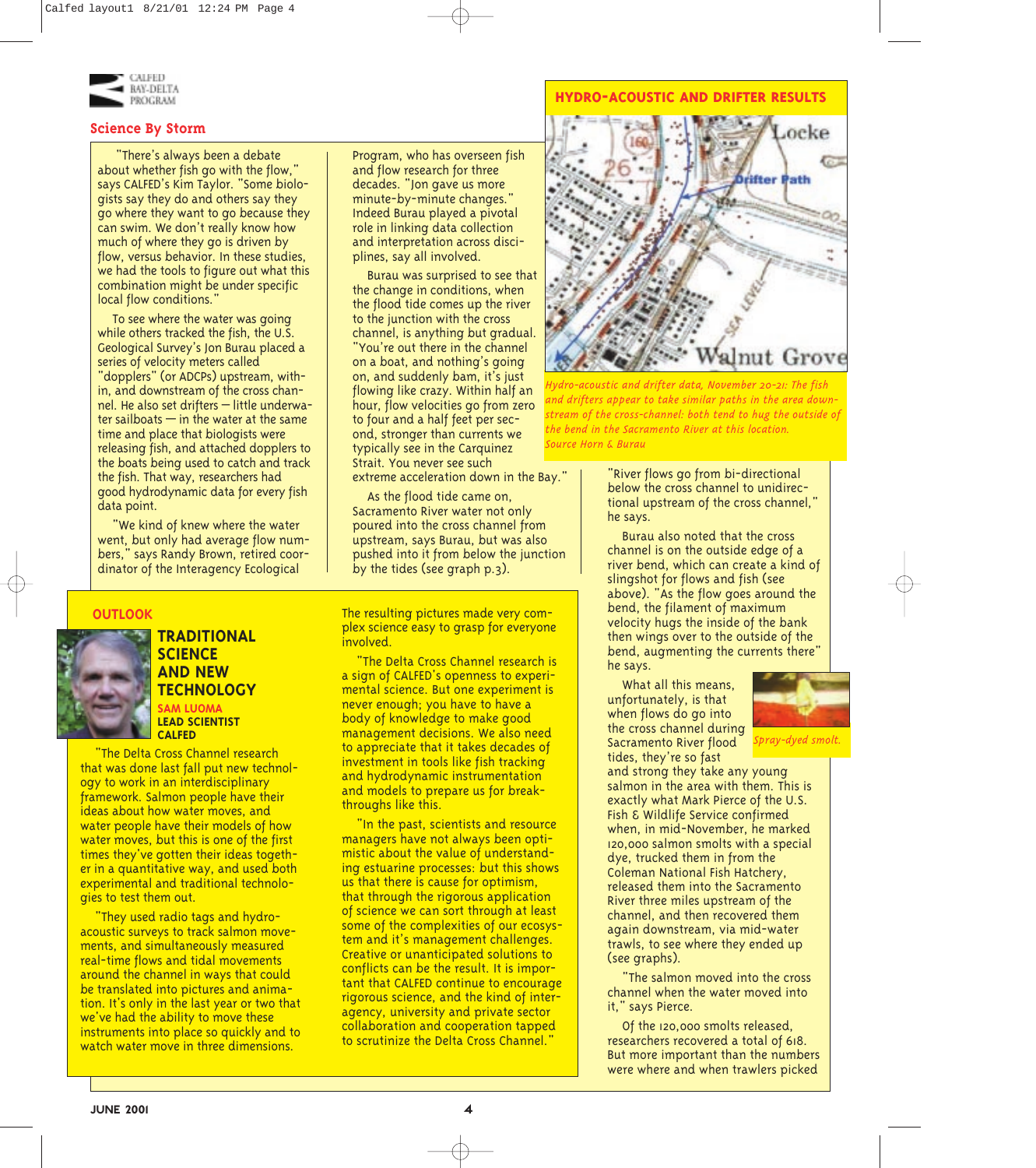

*Biologists release salmon smolts via truck hose.*

up the fish relative to where and when truckers released them. The smolts had been dye marked with red, orange and two shades of green, so that one color could be released on the ebb tide, one color on the flood tide  $-$  with time of day variations — and one color each on the east and west banks.

"We were testing to see if the fish do something different on a flood tide, do they hold over or go to the shallows, for example," says Pierce.

But they don't. The fish showed up in the channel trawls very shortly after the flood tide kicked in. During the ebb tide, no fish showed. In terms of the east versus west bank release differences, the numbers recovered from each bank were pretty equal.

"It's only one test, under one set of flows, one fall, but to me it's fairly convincing for a pilot study," says Pierce.

A hydro-acoustic team led by Mike Horn of the U.S. Bureau of Reclamation and the U.S Geological Survey's Gordon Mueller helped confirm the dispersion of most of the released smolts. Acoustic technology sends sound waves through the water to detect fish, and to determine their size, densities and depth within the water column. Zigzagging



*Midwater trawl data from the second week of experiments: On November 20, when the fish showed up in the Sacramento River trawl, the flood tide was beginning and flow was starting to move into the Delta Cross Channel (black line, middle graph). Fish showed up in the cross channel trawl a short time later (black bars). On November 21, when the fish showed up in the river trawl, the tide was ebbing and the cross channel flow was zero. Fish from this release (red bars) did not show up in the cross channel trawl until several hours later, after the flood tide began and flow started to move into the channel. The black bars on November 21 are fish still in the system from the previous days release. Source: Pierce & Burau*

across the water with the echosounders pinging away during the week of November 13th, for example,

## **TIDAL TRIVIA**

A flood tide moves upriver; an ebb tide flows back toward the ocean. Each happens twice per day (two floods, and two ebbs) based on the position of the moon. Every 14 days throughout the year, the amplitude of the tide gets higher during new and full moons (called "spring" tides but in this case the word "spring" has nothing to do with the season) and lower during half moons (called "neap" tides). Seawater intrusion is not the same thing as tides but tends to be greater during spring tides.

the team identified 301 target fish in the vicinity of the channel, of which 258 were in the Sacramento downriver of the channel, and 43 in the channel itself. The proportion closely correlated with the trawling data.

How did Horn know which of the dots on his screens were the smolts, and which were other similar sized fish? You can never be completely sure, he says, but by getting a reading on background fish levels and sizes before the smolts were released, and then picking out everything above background, they can get a pretty good idea.

According to the surveys, the smolts took  $L$ -5 hours to reach the gates from their release point three miles upstream, an hour longer on a flood tide. The lead fish generally went with the current, while the rest dispersed over the whole river reach in the time it took to get to the gates. Most of the fish stayed 5-6 meters below the surface. It appeared they might be avoiding surface waters during daylight hours, says Horn. Since the fish weren't in the top couple of meters during the day, they might also have been out of reach of the trawler's nets.

"It was neat to compare the different views of fish that came with the different gear," says EPA's Bruce Herbold. "Data from one kind of gear explained data from another. When we weren't catching fish in the trawl, for example, the acoustics told us

Continued page 6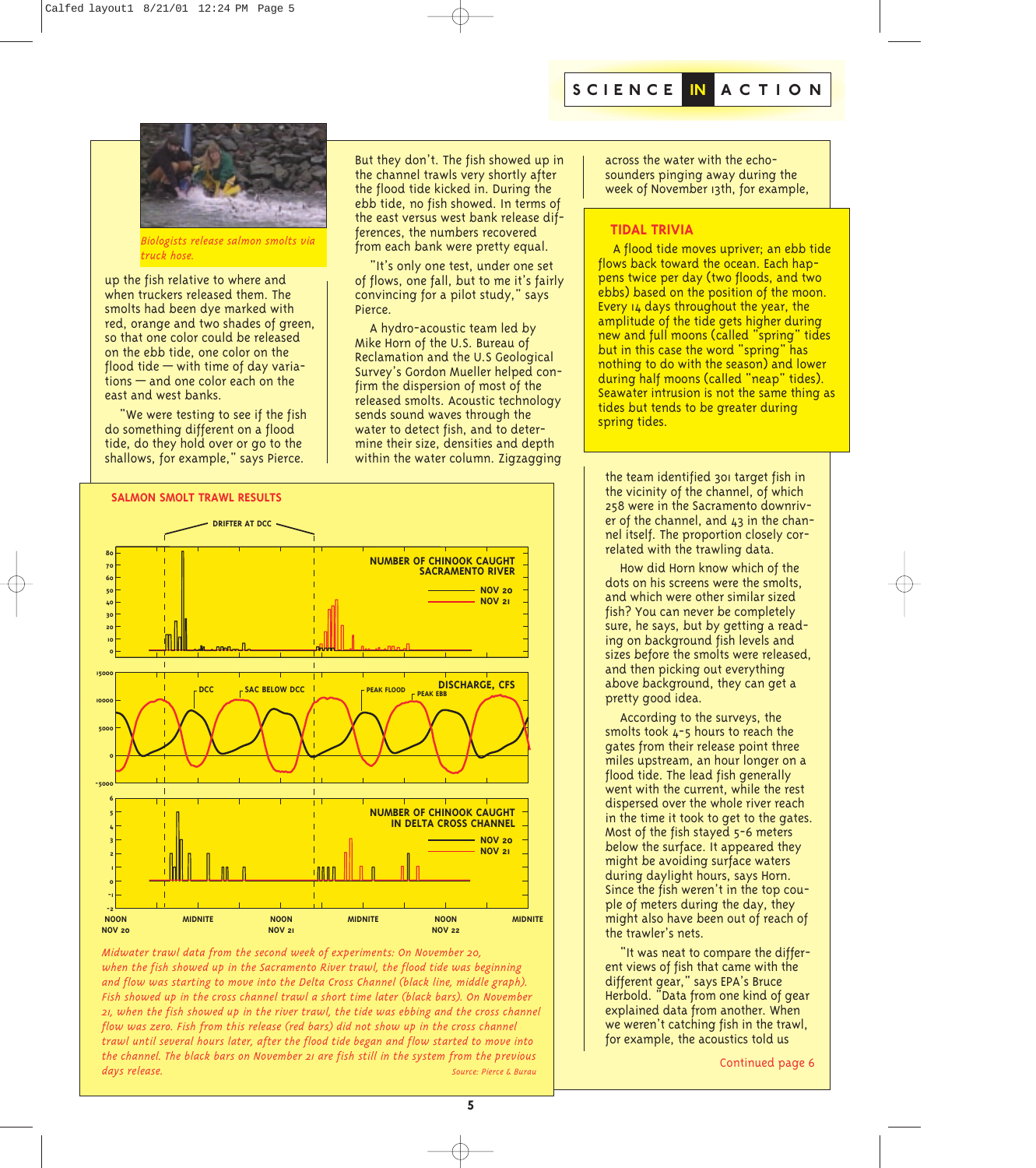

## **Science By Storm**

they were down deeper in the water column, or just not there at all."

The acoustic data also suggested that the fish were not "bank-faithful," favoring one bank over another all the way downstream as many biologists have long thought. Pierce and others noted a similar lack of bank significance, although this may have been because the hatchery fish had little time to acclimate to river conditions.



*Fyke net.*

Burau thinks the lack of bank fidelity in the catch could also be explained by the local flow structure in the Sacramento River upstream of the cross channel. He noticed, for example, that all his drifters, which like the fish were released on opposite sides of the river, immediately migrated to the west bank where they traveled, en masse, until they reached the cross channel. If fish did the same thing, they would have arrived at the channel completely mixed, he says.

To take a closer look at how individual smolts might behave, Dave Vogel of Natural Resource Scientists Inc. radio tagged 94 fish and released them in 16 small groups both up and downstream of the channel opening prior to Pierce's mass releases. The radio tag releases occurred during day and night, flood and ebb tides, and from the left and right banks as well as mid-channel.

Each of the 94 salmon yearlings (which averaged 150 mm long) carried a one-gram radio transmitter. The transmitters sit in a miniature saddle, painted in a camouflage color to match the back of the fish, and held on and cinched up via a couple of stainless steel wires threaded beneath the dorsal fin. As the fish grows, the whole thing falls off. But in the meantime, each fish has its own unique radio frequencies.

Sitting in his boat under a big antenna using GPS positioning and triangulation to follow the fish, Vogel found out several interesting things. He too saw the fish move into the cross channel on the flood tide. But he also noticed that some of the radio tagged fish migrated past the cross channel down the river, but were then pulled back in by the tide. "Just because they pass the channel opening, doesn't mean they're free from being entrained," he says. Of the fish that did enter the cross channel from Sacramento river, none exited back out into the river. They all went into

the Central Delta.

Although there were subtle differences between day and night, fish release locations in the channel (i.e. left or right bank) didn't appear to make much difference to entrainment in the Delta Cross Channel. corroborating the other smolt study results.

One of Vogel's vessels also carried a doppler to record water velocity where radio-tagged fish were detected. He and Jon Burau found that the smolts moved slightly slower than the ambient water velocity. "With smolts, the ratio between how fast they can swim and how fast the currents are is very small," says Burau. "They can't just swim away like larger adults."

And swim away, or anywhere they pleased, was exactly what big salmon tracked by the cross channel research team did. Instead of looking at yearling salmon headed out to sea, Dan Odenweller, and staff of the California Department of Fish & Game's Fish Facilities Research Unit, inserted sonic tags in the stomachs of 112 adult



*Fish & Wildlife's Jeff McLain with salmon caught in fyke net (behind).* 



Chinook salmon, released them in the Central Delta in the San Joaquin River, and tracked them as they migrated upstream to spawn (see map p.7).

Researchers wanted to know if the tidal gate operations attracted more or less adult salmon into the lower Mokelumne River leading up the cross channel, and if the fish got delayed by, or stuck behind, the closed gates. In general, freshwater outflows, such as those pouring through the cross channel into the Mokelumne and San Joaquin on a flood tide, attract adult salmon.

Unlike the little smolts who had to go with the flow, the big fish found their way upstream in all different ways, says Odenweller. Looking at his results, CALFED's Ron Ott was surprised to see the "randomness of how an adult fish goes wherever it wants to, jumps from one river system into another, migrates up and downstream. They really move around a lot."

Odenweller found that 66% of 71 fish tracked exited the Central Delta via the Sacramento River at Hood, and 14% via the San Joaquin River at Mossdale. Five of the fish used the cross channel and/or Georgiana Slough on their way to the Sacramento River. In other words, though many of the big fish were headed back to the Sacramento from the San Joaquin, the experimental gate operations didn't pose a significant migratory barrier (the gates were never completely closed while the adults were being tracked, however).

A combination of acoustic tracking and fyke net samples confirmed Odenweller's big fish results. U.S. Fish & Wildlife's Jeff McLain rolled the fyke nets – 24-foot-long and ten-foot wide hoop nets  $-$  down the sides of local levees and set two in the water in the Delta Cross Channel and two more in Georgiana Slough.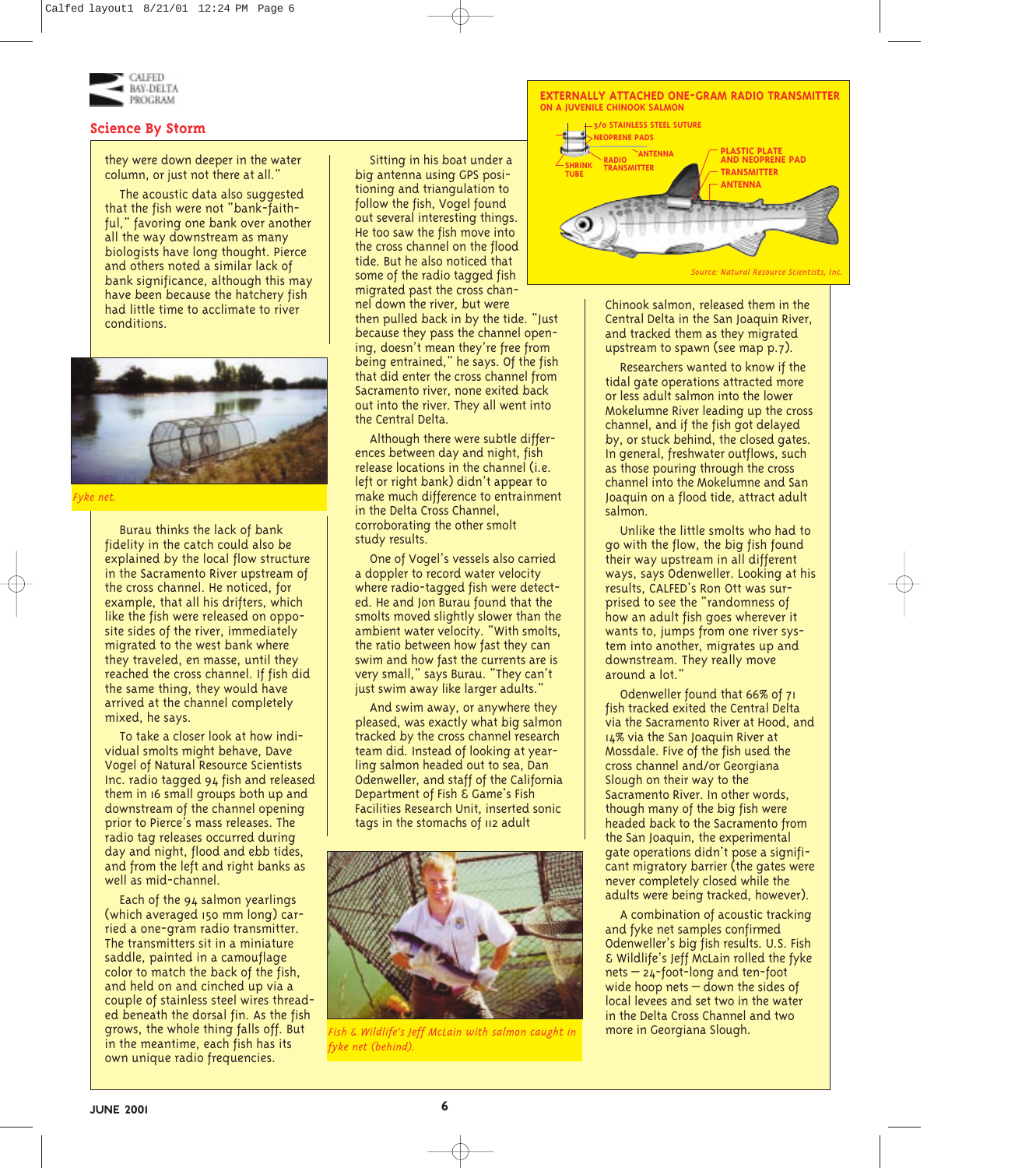

"The more gear you use, the more you learn about different life stages of the fish in different conditions, " says McLain. "As we were catching the fish, we were reporting back to the acoustic people so they knew what to look for.

Out of a total of 30 adult fish caught in the Delta Cross Channel, McLain found salmon to be the most common anadromous species. Based on the smallest adult salmon he captured (45 centimeters in length), acoustic trackers set their equipment to find fish over 40 centimeters long. The nets also trapped a lot of resident fish of the same large size who were hanging out along the banks. Acoustic trackers used this information on species composition in the nets to estimate salmon densities.

The acoustic team's subsequent surveys detected a total of 38 target fish over 40 centimeters long. They saw higher densities of large fish within the Delta Cross Channel with the gates open, and, once again, found no evidence of spawners congregating behind closed gates. The acoustic results suggested cross channel salmon densities of about 12.4 fish per hectare when the gates were closed and 19.9 fish per hectare when the gates were open. According to Gordon Mueller, his numbers were reasonably comparable to what Odenweller found with the radio tracked fish.

The science team is now busy planning follow-up studies for next year. Some

scientists want to change equipment. others the timing of fish releases and gate closures, and others the length and scope of their studies. For guidance on what to do next, the cross channel team presented its results to the CALFED Science Review Panel this May, which is now preparing feedback.

"I still can't believe all the gear worked," says EPA's Herbold. "But the fact that we took a variety of approaches to the same question, and that they mutually reinforced one another, gives us a great deal of confidence in the results."

"The hoped-for result — being able to close the gates on the ebb and open them on the flood tide in a way that would benefit both fish and

water quality, giving us the best of both worlds — didn't happen," says Fish & Wildlife's Pierce. "But that doesn't mean we can't tease out some compromise in management of the gates that will have partial benefits for both."

#### **APPLICATION**

#### **SCIENCE THAT WON'T SIT ON THE SHELF**

Though no one is jumping to conclusions about the Delta Cross Channel research results yet, scientists are already out in the field applying the same interdisciplinary approach to other Delta problem junctions and everyone is mulling over what all this may mean in the game of balancing fish and water quality needs down the road.

The obvious result of the research, loss of salmon yearlings on the flood tide, doesn't mean we have to close the gates every time the water rises, say the scientists. But it does mean hard work next fall to try and pin down the gate closure threshold at which water quality actually takes a significant turn for the worse. Partial closures may be the ticket. Or even a hard look at the bigger picture of the cross channel's relative contribution to water quality overall.

In next year's studies, scientists want to delve deeper into whether there is some specific time in the span of night and day, rising and lowering tides, days of the month, when fish densities are lower. "If we can find some behavioral components, ways in which fish use differences in flows and times to move differently, then we may have some management suggestions," says the Geological Survey's Jon Burau. These might be things like closing only on the flood tide at night, or during the acceleration period of the flood tide."

"The data show how dynamic our system is, and how it changes over a very short period of time. We haven't really ever talked about how to manage on that time scale, in days and hours versus months and years," says CALFED's Kim Taylor.

The data and management options could also change dramatically in the coming years of study. "We don't have a definitive answer yet," cautions Fish & Game's Dan Odenweller. "It's only one year of data, and we haven't seen a dry or a flood year yet. Things could all go south."

The research does suggest, however, a few ways to do a better job of tracking where the fish are. Tracking related to gate closure orders is now done through a combination of trawling and rotary screw traps. But if, as the acoustic data suggest, the fish are not in the upper water column during daylight when the

**LARGE FISH DENSITIES GREATER THAN 40cm/ha**



*Measured in the Delta Cross Channel with fish acoustics gear during September, October and November, 2000 Source: Horn and Mueller.*